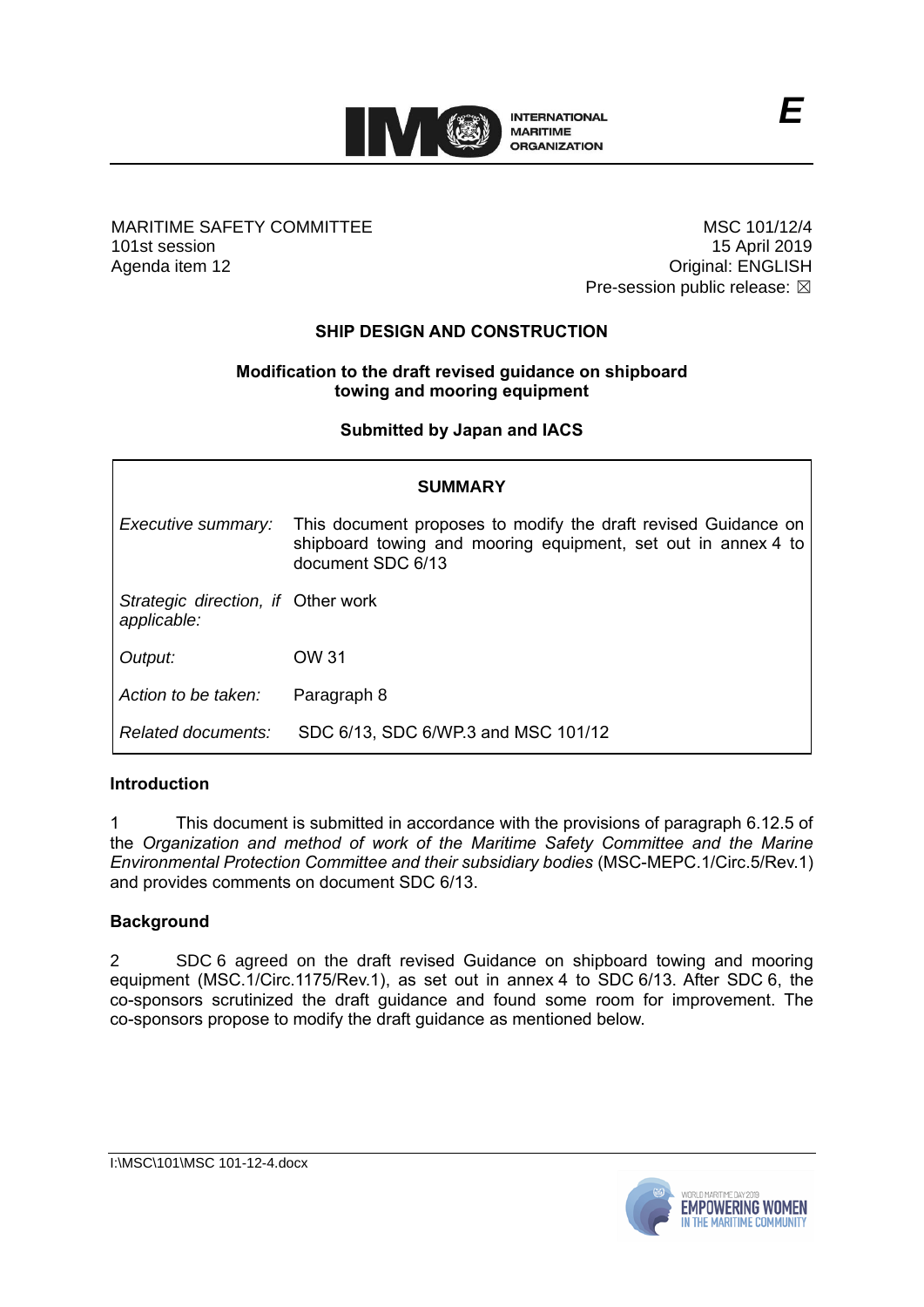## **Clarification of the provisions on safe towing load (TOW)**

3 At SDC 6, the Working Group on Safe Mooring Operations discussed paragraph 4.6.1 of the draft revised Guidance regarding the Safe Working Load (SWL), set out in annex 3 to the report of the Correspondence Group (SDC 6/3). Of the three options mentioned in paragraph 28.5 of the report, the following two options were considered:

- .1 the SWL should not exceed the ship design minimum breaking load of the mooring line according to appendix A; and
- .3 the SWL of fittings should be equal to or greater than the ship design minimum breaking load MBL<sub>SD</sub> of the mooring line according to appendix A.
- 4 The Working Group, having noted that:
	- .1 for the purpose of selection of equipment, the SWL should not be less than the MBL $\sin$  and
	- .2 for the purpose of marking, the SWL should not be greater than the MBL<sub>SD</sub>,

agreed on the following text, clarifying the purpose of the SWL and, taking into account that SWLs marked on equipment would not be smaller than the MBL<sub>SD</sub>:

"4.6.1 The SWL, for the purpose of marking, should be equal to the ship design minimum breaking load of the mooring line according to appendix A."

5 After SDC 6, the co-sponsors noted that similar clarification should be made regarding safe towing load (TOW), i.e. paragraph 3.6.1 of draft revised Guidance set out in annex 4 to SDC 6/13. Thus, the co-sponsors propose to modify the paragraph as follows:

"3.6.1 For the purpose of marking, TOW used for normal towing operations should not exceed be equal to 80% of the design load as given in  $3.3.1\overline{1}$ , and TOW used for other towing operations should not exceed be equal to 80% of the design load as given in 3.3.1(.2). For fittings used for, both, normal and other towing operations, the greater of the safe towing loads should be used."

6 The Working Group agreed to clarify that the appendix to the annex to the revised Guidance merely provided the minimum value of  $MBL<sub>SD</sub>$  and the  $MBL<sub>SD</sub>$  should be determined by the designer. The Group then modified the first sentence in paragraph 1.4 of the appendix to the annex to the revised Guidance set out in the report of the Correspondence Group as follows:

"1.4 Sections 2 and 3 specify the minimum recommended number and minimum strength of mooring lines (MBL<sub>SD</sub>)."

7 The co-sponsors are of the view that similar clarification should be made regarding TOW and propose to add the following new paragraph 1.5 in the appendix to the annex to the revised Guidance:

"1.5 Section 2 also specifies the minimum recommended strength of tow lines  $(MBL<sub>SD</sub>)$ . The designer should consider to verify the adequacy of the tow line strength for the considered ship."